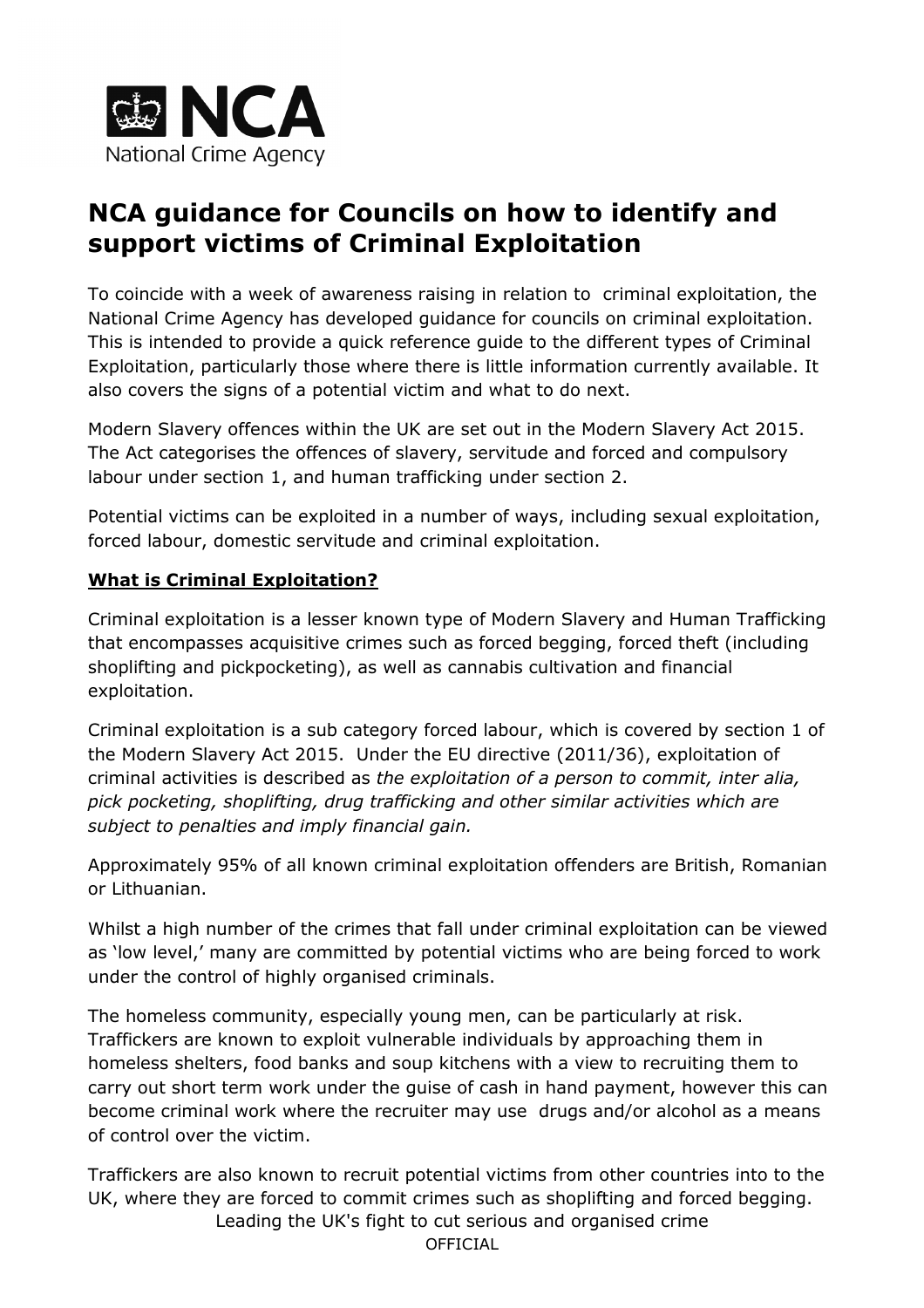Those who manage to escape often find themselves homeless and are further exploited by traffickers who will prey on their vulnerabilities, often focusing on those who speak the same language in order to gain their trust. For victims who speak little or no English, it becomes even more difficult to seek help.

## **Types of Criminal Exploitation**

Criminal exploitation covers acquisitive crimes (offences for which the offender derives material gain), cannabis cultivation and financial exploitation, including unlawful receipt of benefits within the UK welfare system. Potential victims of Modern Slavery and Human Trafficking often come into contact with the police for acquisitive crimes.

### **Forced begging and busking**

Traffickers will approach individuals including those who are homeless, either on the street, or at places where they should feel safe such as food banks or shelters. Here they are offered short term work for cash in hand payment. Potential victims can also be recruited from other countries and often enter the UK with very few belongings other than clothes or personal items. Some may also bring a begging mat. Whilst begging, victims will be instructed to meet with their traffickers throughout the day to hand over any money they have been given. This can be highly organised where an exploiter may control a number of individuals, who are housed in the same cramped living conditions. The same can be applied to forced busking on the streets, either as an individual or in groups.

### **Forced shoplifting**

The British Retail Consortium estimates that one third of shoplifting offences nationwide are committed by Organised Crime Groups (OCG's). Victims are usually in their early 20s, both male and female. Romanian victims are often sourced in their home country by the OCGs, playing on their vulnerabilities such as homelessness and unemployment with the offer of work and money abroad. They will then be transported to the UK where they are absorbed into OCGs and exploited to generate income, or for the trafficker's own financial gain.

OCG's are always well organised and will have a planned approach to shoplifting whereby they force victims to steal pre-selected items from stores and will provide them with a rehearsed narrative if stopped. If a victim is arrested, the gang will abandon them (known as 'burn out'). The victim will drop off the radar and return to their home country or be picked up by other traffickers and used for similar types of work.

There appears to be an emerging trend of criminal exploitation in migrant children operating under the supervision of adults. Operating in a family unit means a lower risk of identification so the children are exploited to maximise profit. More often than not, the children will not be registered with any government body including education and health services.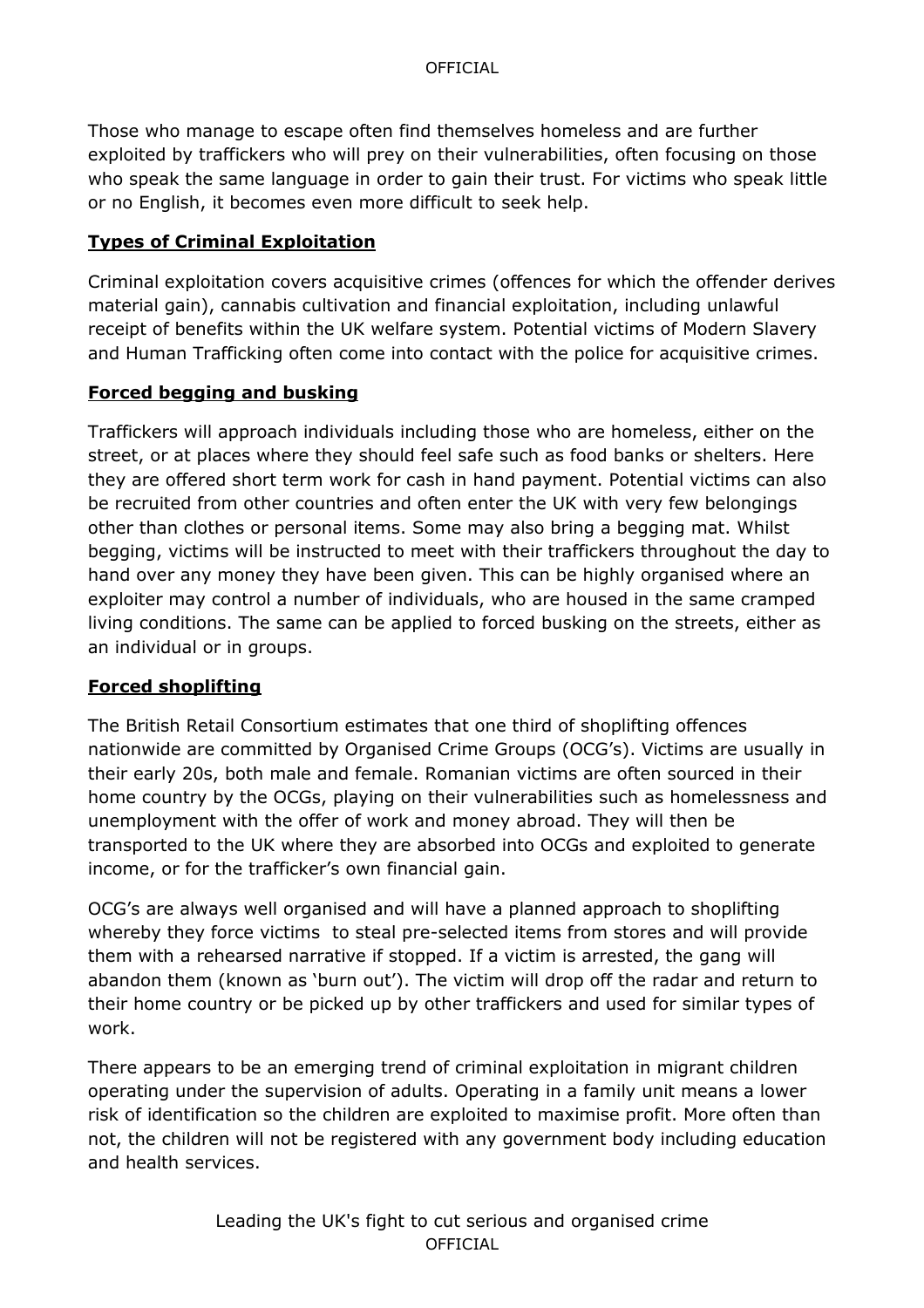# **Pickpocketing**

Victims are known to be recruited and brought to the UK to work as part of organised 'dipping' groups. Primarily from Eastern Europe, victims are forced to 'purse dip' whereby they will observe individuals using a cash point and 'shoulder surf' to obtain the PIN number or use a distraction method. They will then take the purse out of the bag, obtain the card and put the purse back. This is known to take place at big events such as concerts and Christmas markets.

### **Cannabis farming**

Victims are predominately from Vietnam and more recently Albania. They are brought to the UK illegally to feed, water and look after cannabis plants. Victims often have a lack of knowledge of the English language and are fearful of authorities due to their immigration status. They are further controlled by their traffickers using a number of different methods including withdrawal of funds while paying off a debt that may have been incurred during travel to the UK. They are often imprisoned on the premises.

#### **Financial abuse and benefit fraud**

Victims may be coerced into opening bank accounts by their traffickers. Money is paid into victims' bank accounts in the form of 'legitimate' wages, however these bank accounts are controlled by the trafficker. This can also lead to victims unknowingly or being forced to claim benefits such as Universal Credit, which the traffickers take from them. This form of control is unique to Modern Slavery and Human Trafficking.

### **County Lines**

County Lines is a very specific aspect of Criminal Exploitation, whereby victims are forced by criminal gangs to run drugs from urban to rural locations across the UK. To learn more about county lines and what to do if you have concerns follow this link: https://www.gov.uk/government/publications/criminal-exploitation-of-children-andvulnerable-adults-county-lines

#### **The council role and spotting the signs**

Councils may come into contact with potential victims of all forms of modern slavery and human trafficking through different services, including regulatory services and work in the housing and homelessness sectors, especially when carrying out inspections of houses of multiple occupancy. Front line staff working in these areas can play an important role in identifying when something isn't right, such as squalid living conditions and overcrowding of properties, and safeguarding those who need help. It is therefore important that staff understand the signs of modern slavery. Some of the indicators of criminal exploitation are listed below:

• Low self-esteem / very closed off to others / scared to talk